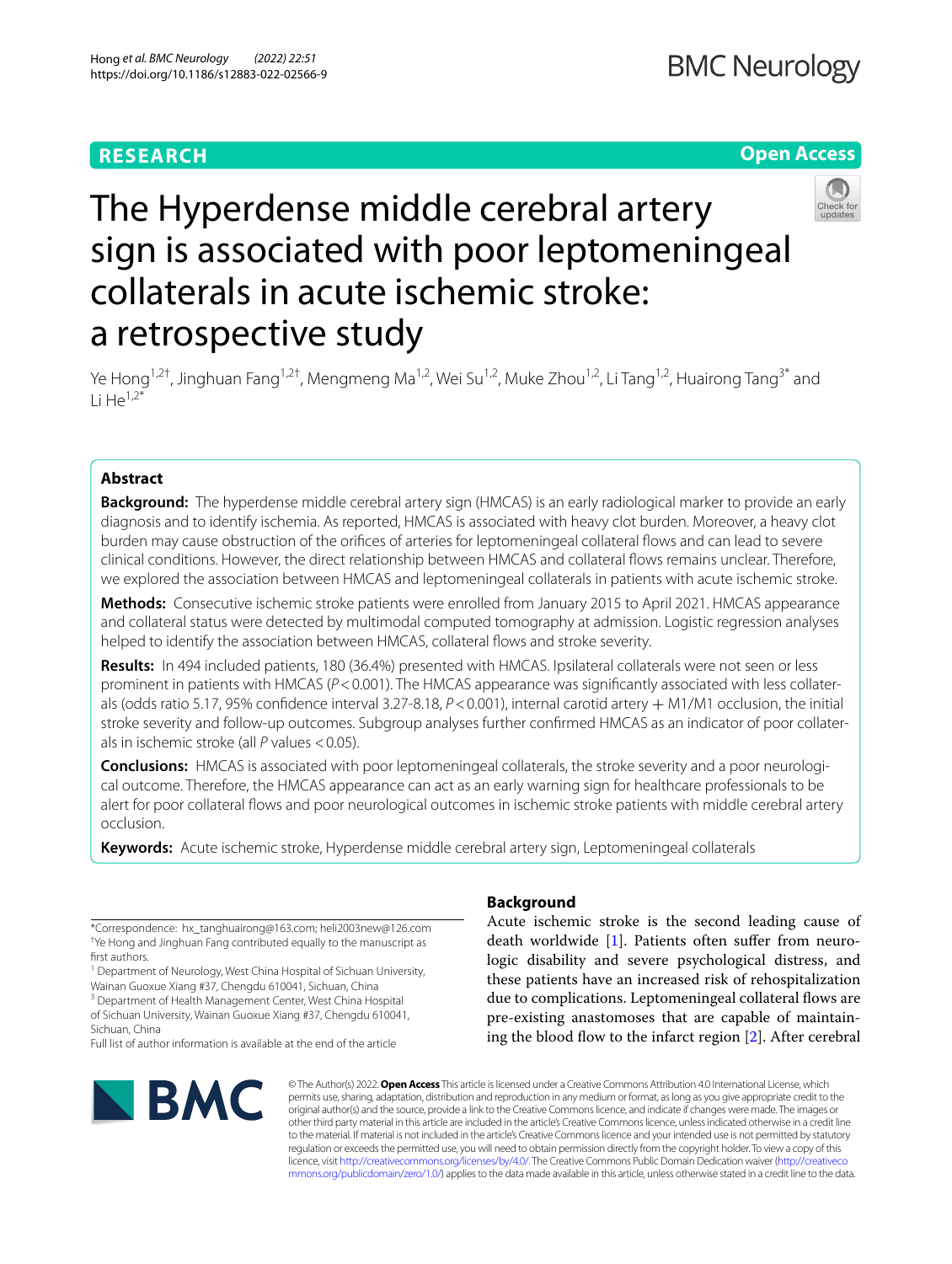ischemia, collaterals provide supplementary blood flow to save the brain tissue from irreversible damage [\[3](#page-7-2)]. Patients with poor leptomeningeal collateral flows usually have a higher severity of stroke and worse clinical outcomes in acute ischemic stroke  $[4, 5]$  $[4, 5]$  $[4, 5]$ . The condition of collateral blood vessels has become a key target for stroke treatment.

In some patients with a large cerebral artery occlusion, early noncontrast computed tomographic (NCCT) scans could visualize a region of hyperdensity in comparison to the artery on the contralateral side. Although the hyperdense artery sign has been reported in the internal carotid artery and posterior cerebral artery basilar artery, it is most widely described in the middle cerebral artery, termed the hyperdense middle cerebral artery sign (HMCAS) [\[6](#page-7-5), [7](#page-7-6)]. HMCAS is a radiological marker of intra-arterial thromboembolism and can provide early diagnosis to identify ischemia before the infarct becomes visible and before brain damage develops  $[8-11]$  $[8-11]$  $[8-11]$ .

To date, several studies have shown that HMCAS is the result of special clot features. The thrombus volumes are larger and longer in patients who have the hyperdense sign than in those without, suggesting that HMCAS is associated with a heavy clot burden in ischemic stroke [[12,](#page-7-9) [13](#page-7-10)]. Since a heavy clot burden can easily cause obstruction of the orifces of arteries for leptomeningeal collateral flows, HMCAS may be closely related to the collaterals and angioarchitecture in acute ischemic stroke [[13\]](#page-7-10). However, there is no direct relationship between the appearance of the hyperdense artery sign and collateral flows.

Thus, we conducted this study to demonstrate the association between the presence of HMCAS and leptomeningeal collateral circulation in ischemic stroke patients with unilateral middle artery occlusion. The knowledge thus gained could provide more evidence for cerebral blood flow during the acute phase after stroke onset.

# **Methods**

## **Participants**

This retrospective study was conducted at West China Hospital, SCU, from January 2015 to April 2021. The inclusion criteria were a. patients were  $\geq 18$  years of age, b. patients who had acute ischemic stroke diagnosed on admission according to the World Health Organization (WHO) criteria [[14\]](#page-7-11), c. patients who had NCCT and CT angiography (CTA) images within 12h of symptom onset that were available, and d. patients who had CTA detection of acute infarction due to a unilateral occlusion of the MCA (with or without occlusion of the internal carotid artery). The exclusion criteria included a prestroke modifed Rankin Scale (mRS) score>1, b. atherosclerotic extracranial ipsilateral carotid artery stenosis≥50% detected by CTA, c. already taken thrombolysis or endovascular treatment elsewhere before administration.

# **Data collection**

#### *General information and clinical data*

Clinical variables, including sex and age, stroke risk factors, premorbid medications (hypotensive, hypoglycemic, lipid-lowering, anti-platelet, and anticoagulation therapy), and biochemical indexes, were collected from the hospital stroke database. The severity of neurologic deficits at admission and the functional outcomes at 90days after discharge were assessed by the National Institutes of Health Stroke Scale (NIHSS) score and the mRS score, respectively.

# *Evaluation of HMCAS and baseline collaterals*

All patients underwent both noncontrast CT and CTA of the head on admission at the radiology center of West China Hospital, SCU. The CT examinations were performed by 128-row dual-source CT (Somatom Defnition FLASH, Siemens Healthcare, Germany) with following parameters: 70kV, 150mA, and 5-mm collimation for CTs; 6ml/s contrast with 42ml in total, a 3 to 5s delay from injection to scanning, a 1.25-mm thick slice, and the same voltage and electricity standard were used as were used for the previous CTAs. The original images were transferred to the workstation, and 3D images of head and neck blood vessels were reconstructed by software. By combining multiplanar reconstruction, maximum intensity projection and other postprocessing techniques, the occlusion of large vessels in anterior circulation could be observed.

HMCAS was defned as a unilateral appearance of higher density of the MCA than that of the surrounding brain on the unenhanced CT scan [\[10](#page-7-12)]. In addition, HMCAS should be considered when patients fulflled these criteria: (1) spontaneous visibility of the horizontal part of the MCA, (2) disappearance of HMCAS after adjustment of the scans to bone window levels and (3) absence of subarachnoid bleeding he increased density on the bone window density should disappear [\[10](#page-7-12)]. Two radiologists reviewed all of the NCCT images to identify HMCASs. Another two physicians who were blinded to the results of both HMCAS identifcation and clinical information assessed the collateral flows in the CTA images based on the regional leptomeningeal collateral scores (rLMCs). An rLMC score of 0-10 was defned as poor collateral flows, 11-16 as moderate and 17-20 as good [\[4](#page-7-3)]. A third evaluator with extensive experience would then make a fnal assessment to deal with any disagreements. Based on the presence of HMCAS, the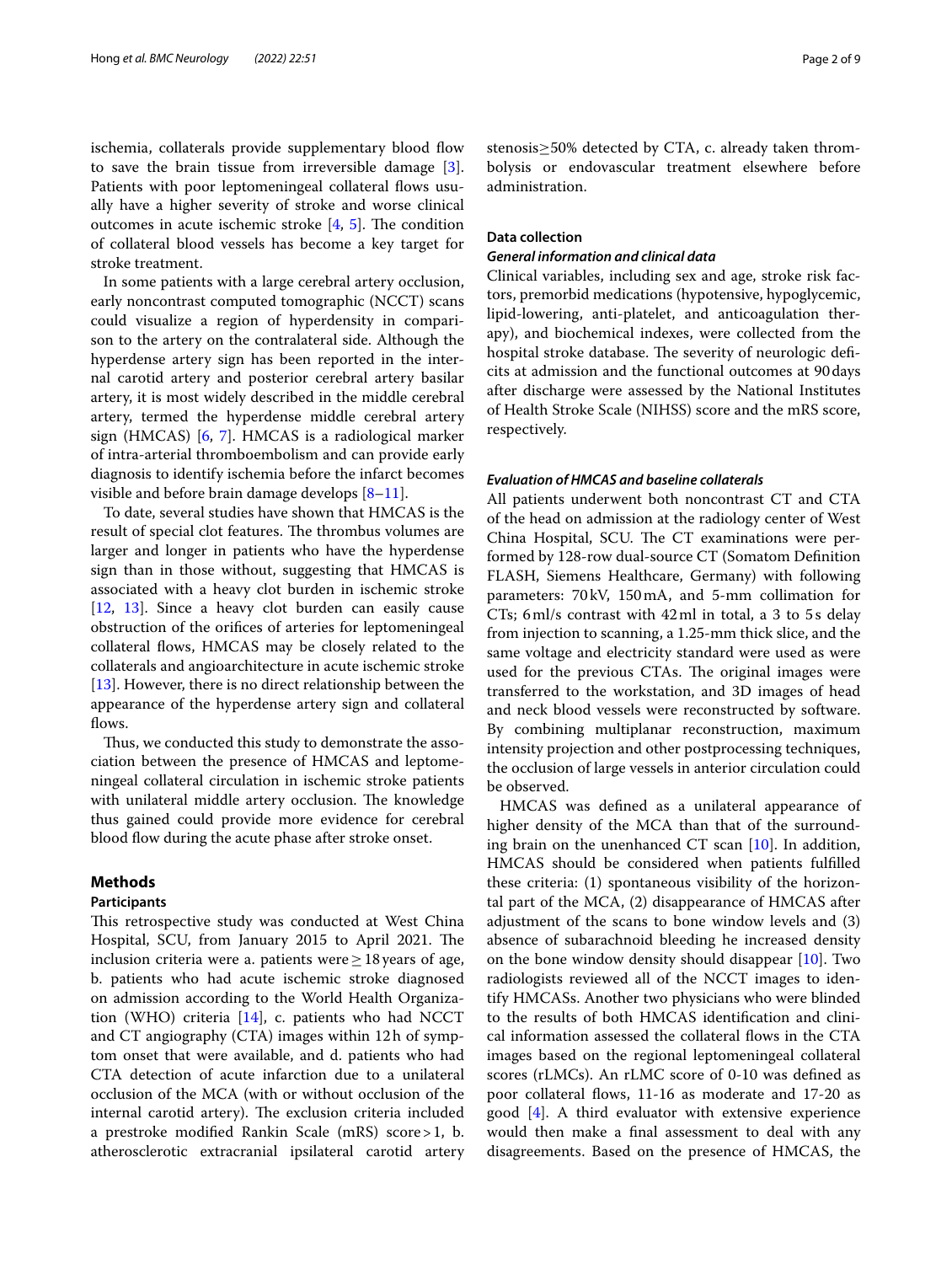patients were divided into an HMCAS group and a non-HMCAS group.

#### **Follow‑up and outcomes**

The patients were followed up for 90 days after discharge. The primary outcome was the association between the collateral flows and HMCAS. The secondary outcomes were the association between HMCAS, the stroke severity and the clinical outcomes.

# **Subgroup analyses**

Subgroup analyses were further conducted after the patients were stratifed by age, sex, thrombus location and stroke type, and the subgroups analyses were used to verify the potential association between existential HMCAS and collateral flows.

#### **Statistical analyses**

Comparisons were performed using SPSS, Version 23.0 (IBM, Chicago, IL, USA). Normally distributed variables were reported as the mean $\pm$ standard deviation and calculated by Student's *t* tests; nonnormally distributed variables were analyzed using Pearson's chi-square test or Mann–Whitney U tests and were reported as the median (IQR). Categorical variables are presented as frequencies (percentages) and were analyzed using the chi-square test or Fisher's exact test. Univariate logistic regression helped to identify potential determinants of poor collateral flows, and a multivariate logistic regression was used to determine the association between collaterals and the presence of HMCAS. All signifcant univariate variables were adjusted step by step from model 1 to model 4. Model 1 was adjusted for age and sex; model 2 included model 1 and was additionally adjusted for the stroke risk factors; model 3 included model 2 plus the thrombus location on CTA; and model 4 included model 3 and the admission examinations (all signifcant univariate variables). Logistic regression was used to determine the clinical outcomes associated with HMCAS. Subgroup analyses were further conducted to verify the association between HMCAS and poor collateral flows. All *P* values are two-sided, with a *P* value <0.05 considered statistically signifcant.

# **Results**

## **Demographic and clinical characteristics**

There were 599 patients with documented anterior circulation occlusions on the baseline CTAs. After excluding 49 patients for simultaneously detected occlusion in the contralateral MCA or posterior circulation, 14 patients for having over 10% missing data, 11 patients for poor image data and 31 patients for taking reperfusion therapies elsewhere before administration, 494 patients were included for the analyses. Two hundred and seventyeight (56.3%) patients were male. HMCAS was identifed in 180 (36.4%) patients. Compared to the non-HMCAS group, the HMCAS group tended to have a history of atrial fbrillation (AF) (*P*<0.001), a higher stroke severity (*P*<0.001), a lower systolic blood pressure (*P*=0.004), a proximal occlusion (internal carotid artery  $+$  M1/M1 occlusion) (*P*<0.001), a higher proportion of endovascular treatment (*P*<0.001) and poor collaterals (*P*<0.001). Good collaterals (*P*<0.001) were less likely to be seen in HMCAS patients (Table [1\)](#page-3-0).

### **Factors associated with a poor collateral grade**

Table [2](#page-4-0) shows the association between the clinical variables and the collateral status as assessed by the rLMC scores. The collaterals were categorized either as poor, moderate or good. Older age (*P<* 0.001), female sex  $(P=0.007)$ , previous AF  $(P<0.001)$  and coronary heart disease (CHD)  $(P=0.045)$ , proximal occlusion  $(P<0.001)$ , elevated blood glucose  $(P=0.030)$  and HMCAS presence (P<0.001) might reduce the collateral fows. In the multivariate logistic regression, the association between HMCAS and poor collaterals was statistically confrmed from models 1 through 4. After adjusting for the signifcant univariate variables including age, sex, stroke risk factors (histories of atrial fbrillation and coronary heart disease), proximal occlusion and admission examinations (blood glucose and triglycerides), model 4 revealed that the presence of HMCAS (odds ratio [OR] 5.17, 95% confdence interval [CI] 3.27- 8.18, *P* < 0.001) was signifcantly associated with less collateral flow (Table [3](#page-4-1)).

# **HMCAS is associated with the stroke severity and clinical outcomes**

To test the theory that the hyperdense artery sign is an indicator of a poor neurological prognosis, our study also explored the association between the presence of HMCAS and the stroke severity and clinical outcomes. In Table [4,](#page-4-2) the data exhibited signifcant diferences between the presence of HMCAS and the stroke severity and the follow-up mRS. Patients with HMCAS were less likely to have a minor or a moderate stroke (NIHSS score 0-5 vs. ≥ 5, OR 0.15, 95% CI 0.08-0.29, *P*<0.001; NIHSS score 0-15 vs. ≥ 15, OR 0.27, 95% CI 0.18-0.41, *P*<0.001). Moreover, the appearance of the hyperdense artery sign in the acute phase of stroke was signifcantly associated with a worse prognosis at 90days. Even taking timely and successful reperfusion therapies (thrombolysis or endovascular treatment), patients with HMCAS generally failed to have good outcomes (mRS scores 0-3, OR 0.35 95% CI 0.21-0.58, *P*<0.001 for intravenous thrombolysis and OR 0.34 95%CI 0.20-0.56, *P*<0.001 for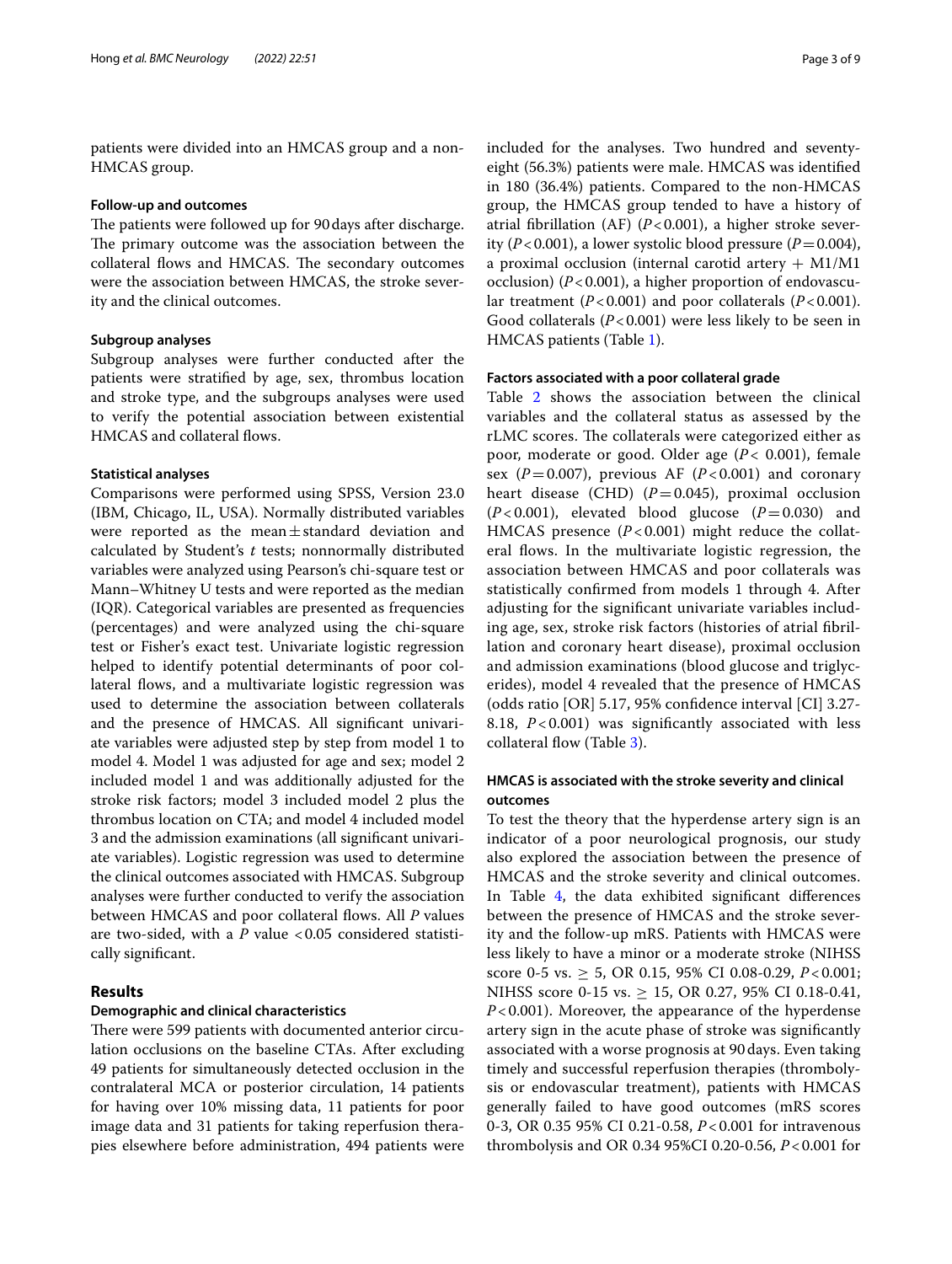# <span id="page-3-0"></span>**Table 1** Baseline characteristic of stroke patients with/without HMCAS

| <b>Variables</b>                                    | <b>Present with HMCAS</b> |                  |         |  |
|-----------------------------------------------------|---------------------------|------------------|---------|--|
|                                                     | Yes( $n = 180$ )          | $No(n = 314)$    | P value |  |
| Characteristics                                     |                           |                  |         |  |
| Age (in yrs., mean $\pm$ SD)                        | $67.9 \pm 13.6$           | $66.4 \pm 13.8$  | 0.262   |  |
| Male (n, %)                                         | 91 (50.6)                 | 187 (59.6)       | 0.052   |  |
| Risk Factors, n (%)                                 |                           |                  |         |  |
| Hypertension                                        | 90(50.0)                  | 177 (56.4)       | 0.172   |  |
| Diabetes mellitus                                   | 41 (22.8)                 | 72 (22.9)        | 0.969   |  |
| Atrial fibrillation <sup>a</sup>                    | 103 (57.2)                | 100 (31.8)       | < 0.001 |  |
| Coronary heart disease                              | 20(11.1)                  | 23(7.3)          | 0.151   |  |
| Previous stroke/TIA                                 | 17(9.4)                   | 49 (15.6)        | 0.053   |  |
| Dyslipidemia                                        | 19 (10.6)                 | 45 (14.3)        | 0.229   |  |
| Current smoking                                     | 28 (15.6)                 | 45 (14.3)        | 0.712   |  |
| Premorbid Drug Use, n (%)                           |                           |                  |         |  |
| Antithrombotic                                      | 21(11.7)                  | 22(7.0)          | 0.077   |  |
| Antiplatelet                                        | 11(6.1)                   | 25(8.0)          | 0.446   |  |
| Statin                                              | 11(6.1)                   | 17(5.4)          | 0.747   |  |
| Antihypertensive                                    | 61 (33.9)                 | 114(36.3)        | 0.589   |  |
| Antidiabetics                                       | 15(8.3)                   | 34 (10.8)        | 0.372   |  |
| Laboratory Studies, mean $\pm$ SD                   |                           |                  |         |  |
| Systolic blood pressure <sup>a</sup> , mmHg         | $140.2 \pm 23.3$          | $147.0 \pm 25.8$ | 0.004   |  |
| Temperature, °C                                     | $36.5 \pm 0.5$            | $36.4 \pm 0.3$   | 0.058   |  |
| Blood glucose, mmol/L                               | $8.0 \pm 2.7$             | $8.1 \pm 3.1$    | 0.675   |  |
| Triglycerides, mmol/L                               | $1.5 \pm 1.0$             | $1.7 \pm 1.2$    | 0.111   |  |
| Total cholesterol, mmol/L                           | $4.3 \pm 1.1$             | $4.3 \pm 1.1$    | 0.684   |  |
| HDL-C, mmol/L                                       | $1.3 \pm 0.4$             | $1.3 \pm 0.4$    | 0.661   |  |
| LDL-C, mmol/L                                       | $2.6 \pm 1.0$             | $2.5 \pm 0.8$    | 0.539   |  |
| Serum uric acid, µmol/L                             | $350.3 \pm 101.1$         | 354.8 ± 106.0    | 0.640   |  |
| White cell count (*10^9/L)                          | $8.8 \pm 3.0$             | $8.5 \pm 8.9$    | 0.639   |  |
| Serum creatinine, µmol/L                            | 74.0 ± 23.2               | 78.7 ± 35.3      | 0.112   |  |
| NIHSS score at admission <sup>a</sup> (median, IQR) | $16(11-20)$               | $7(3-15)$        | < 0.001 |  |
| Proximal occlusion <sup>a</sup>                     | 135 (75.0)                | 159 (50.6)       | < 0.001 |  |
| Collateral Status, n (%)                            |                           |                  |         |  |
| rLMC 0-10 <sup>a</sup>                              | 121 (67.2)                | 72 (22.9)        | < 0.001 |  |
| rLMC 11-16                                          | 37(20.6)                  | 64 (20.4)        | 0.963   |  |
| rLMC 17-20 <sup>a</sup>                             | 22 (12.2)                 | 178 (56.7)       | < 0.001 |  |
| Reperfusion therapy, n (%)                          |                           |                  |         |  |
| Thrombolysis                                        | 41 (22.8)                 | 78 (24.0)        | 0.606   |  |
| Onset-to-treatment time (r-tPA), min                | $191.1 \pm 43.3$          | $182.2 \pm 48.1$ | 0.338   |  |
| Endovascular treatment                              | 51(28.3)                  | 31(9.9)          | < 0.001 |  |
| Onset-to-treatment time, min                        | 269.9 ± 117.0             | $215.3 \pm 73.2$ | 0.062   |  |

*P* is calculated by t test, Chi-square test, or Mann-Whitney U test as appropriate

<sup>a</sup> Variables showed significant differences

*SD* Standard Deviation, *IQR* Interquartile Range, *HMCAS* Hyperdense middle cerebral artery sign, *TIA* Transient Ischemic Attacks, *HDL-C* High density lipoprotein cholesterol, *LDL-C* Low density lipoprotein cholesterol, *NIHSS* National Institutes of Health Stroke Scale*, rLMC* regional Leptomeningeal Collateral scores*, r-tPA* recombinant tissue plasminogen activator

endovascular treatment) or favorable outcomes (mRS scores 0-2, OR 0.23 95% CI 0.13-0.40*, P*<0.001 for intravenous thrombolysis and OR 0.21 95%CI 0.12-0.37,  $P < 0.001$  for endovascular treatment). The thrombus location was also statistically signifcant among the patients in the two groups. The appearance of HMCAS indicated proximal occlusion in stroke patients (OR 1.72 95%CI 1.10-2.71, *P* = 0.018).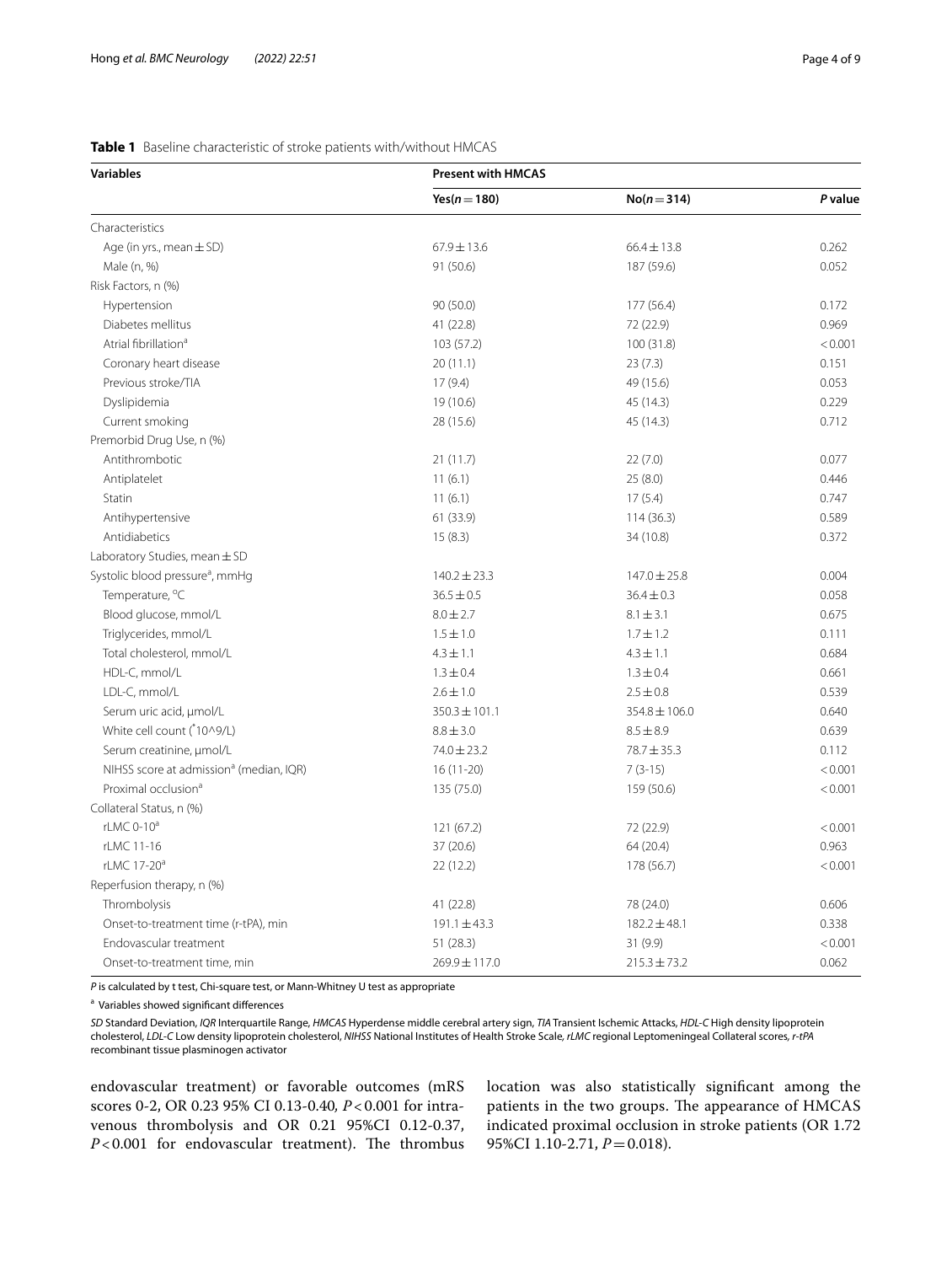| <b>Variables</b>    | Poor             | Moderate         | Good             | P value | Univariate logistic analysis    |
|---------------------|------------------|------------------|------------------|---------|---------------------------------|
|                     | $(n=193)$        | $(n=101)$        | $(n=200)$        |         | Poor vs. not poor rLMC          |
| Age > 60y           | 145 (75.1)       | 62(61.4)         | 125 (62.5)       | 0.011   | $2.18(1.43,3.33)^{a}$           |
| Sex(female)         | 99 (51.3)        | 51 (50.5)        | 66 (33.0)        | < 0.001 | $1.66$ (1.15,2.39) <sup>a</sup> |
| Hypertension        | 111(57.5)        | 46 (45.5)        | 110 (55.0)       | 0.139   | 1.26 (0.87,1.81)                |
| Diabetes mellitus   | 48 (24.9)        | 12(11.9)         | 53 (26.5)        | 0.012   | 1.20 (0.79,1.81)                |
| Dyslipidemia        | 23(11.9)         | 7(6.9)           | 34 (17.0)        | 0.042   | 1.17(0.68, 2.01)                |
| Atrial fibrillation | 115 (59.6)       | 50 (49.5)        | 38 (19.0)        | < 0.001 | $3.57 (2.44, 5.22)^{a}$         |
| <b>CHD</b>          | 23 (11.9)        | 6(5.9)           | 14(7.0)          | 0.122   | $1.90(1.01, 3.57)^a$            |
| Current smoking     | 30(15.5)         | 16(15.8)         | 27 (13.5)        | 0.803   | 1.10(0.67, 1.83)                |
| Previous stroke/TIA | 20(10.4)         | 15 (14.9)        | 31 (15.5)        | 0.289   | 0.64(0.37,1.12)                 |
| <b>Statins</b>      | 11(5.7)          | 6(5.9)           | 11(5.5)          | 0.988   | 1.01 (0.46,2.21)                |
| <b>SBP</b>          | $150.2 \pm 28.0$ | $145.7 \pm 26.1$ | $149.2 \pm 23.0$ | < 0.001 | 1.00(0.99, 1.01)                |
| Blood glucose       | $8.5 \pm 2.8$    | $7.4 \pm 2.3$    | $8.0 \pm 3.3$    | 0.030   | $1.07(1.01, 1.14)^a$            |
| Triglycerides       | $1.5 \pm 0.9$    | $1.4 \pm 0.8$    | $1.9 \pm 1.4$    | 0.033   | $0.82$ (0.69,0.98) <sup>a</sup> |
| Total cholesterol   | $4.3 \pm 1.0$    | $4.2 \pm 1.1$    | $4.4 \pm 1.2$    | 0.580   | 0.95(0.81, 1.13)                |
| HDL-C               | $1.4 \pm 0.4$    | $1.3 \pm 0.4$    | $1.3 \pm 0.4$    | 0.067   | 1.49 (0.97,2.29)                |
| LDL-C               | $2.5 \pm 0.9$    | $2.5 \pm 0.9$    | $2.6 \pm 0.9$    | 0.510   | 0.93(0.76, 1.15)                |
| Proximal occlusion  | 160 (82.9)       | 53 (52.5)        | 81 (40.5)        | < 0.001 | $6.27 (4.03, 9.76)^a$           |
| <b>HMCAS</b>        | 121 (62.7)       | 37 (36.6)        | 22 (11.0)        | < 0.001 | 6.89 (4.59,10.36) <sup>a</sup>  |

<span id="page-4-0"></span>**Table 2** Associated factors with collateral flows in acute stroke patients

<sup>a</sup> showed significant differences in univariate analysis

*HMCAS* Hyperdense middle cerebral artery sign, *TIA* Transient Ischemic Attacks, *CHD* Coronary heart disease*, SBP* Systolic blood pressure, *HDL-C* High density lipoprotein cholesterol, *LDL-C* Low density lipoprotein cholesterol, *rLMC* regional Leptomeningeal Collateral scores

Moreover, in Table [5,](#page-5-0) we also explored the association between HMCAS persistent on follow-up CT scan in 22-36h and poor clinical outcomes. HMCAS observed on the admission CT scan in 180 patients still present on the follow-up CT scan in 72 patients. Poor functional outcomes were signifcantly associated with persistence of HMCAS (mRS 4-6 OR 5.75, 95%CI 2.84-11.63, *P* < 0.001 and mRS 3-6 OR 4.92, 95%CI 1.98-  $12.18, P = 0.001$ .

<span id="page-4-1"></span>**Table 3** Association between the presence of HMCAS and collaterals

|            | Poor rLMC vs. Not poor rLMC |         |  |
|------------|-----------------------------|---------|--|
|            | OR (95% CI)                 | P value |  |
| Unadjusted | 6.89 (4.59,10.36)           | < 0.001 |  |
| Model 1    | 7.02 (4.62, 10.66)          | < 0.001 |  |
| Model 2    | 6.13 (4.00, 9.39)           | < 0.001 |  |
| Model 3    | 4.98 (3.17, 7.84)           | < 0.001 |  |
| Model 4    | 5.17 (3.27, 8.18)           | < 0.001 |  |

Model 1: Adjusted for age and gender;

Model 2: Adjusted model 1 plus stroke risk factors;

Model 3: Adjusted model 2 plus thrombus location;

Model 4: Adjusted model 3 plus admission examinations

<span id="page-4-2"></span>**Table 4** Association between HMCAS present and stroke severity and clinical outcomes

|                         | Univariate analysis |         | <b>Multivariate analysis</b>   |         |
|-------------------------|---------------------|---------|--------------------------------|---------|
|                         | OR (95% CI)         |         | P value OR (95% CI)            | P value |
| NIHSS scores            |                     |         |                                |         |
| $0-5$ vs. $> 5$         | 0.13(0.07, 0.24)    | < 0.001 | 0.15(0.08, 0.29)               | < 0.001 |
| $0-15$ vs. $> 15$       | 0.22(0.15, 0.33)    | < 0.001 | 0.27(0.18, 0.41)               | < 0.001 |
| Thrombus location       |                     |         |                                |         |
| $ICA + M1/M1$<br>vs. M2 | 3.01 (2.01, 4.52)   | < 0.001 | 1.72 (1.10,2.71)               | 0.018   |
| 90d mRS scores          |                     |         |                                |         |
| $0-3$ vs. 4-6           | 0.17(0.11, 0.25)    | < 0.001 | $0.35(0.21, 0.58)^{a}$         | < 0.001 |
|                         |                     |         | $0.34(0.20, 0.56)^{b}$         | < 0.001 |
| $0 - 2$ vs. 3-6         | 0.11(0.07, 0.18)    | < 0.001 | $0.23(0.13, 0.40)^{a}$         | < 0.001 |
|                         |                     |         | $0.21(0.12.0.37)$ <sup>b</sup> | < 0.001 |

For NIHSS scores: Adjusted for age, gender, thrombus location in multivariate analysis

For Thrombus location: Adjusted for age, gender, NIHSS score in multivariate analysis

For 90d mRS score: <sup>a</sup> Adjusted for age, gender, thrombus location, NIHSS score, thrombolysis treatment in multivariate analysis; <sup>b</sup> Adjusted for age, gender, thrombus location, NIHSS score, endovascular treatment in multivariate analysis

*NIHSS* National Institutes of Health Stroke Scale, *ICA* internal carotid artery, *mRS* modifed Rankin Scale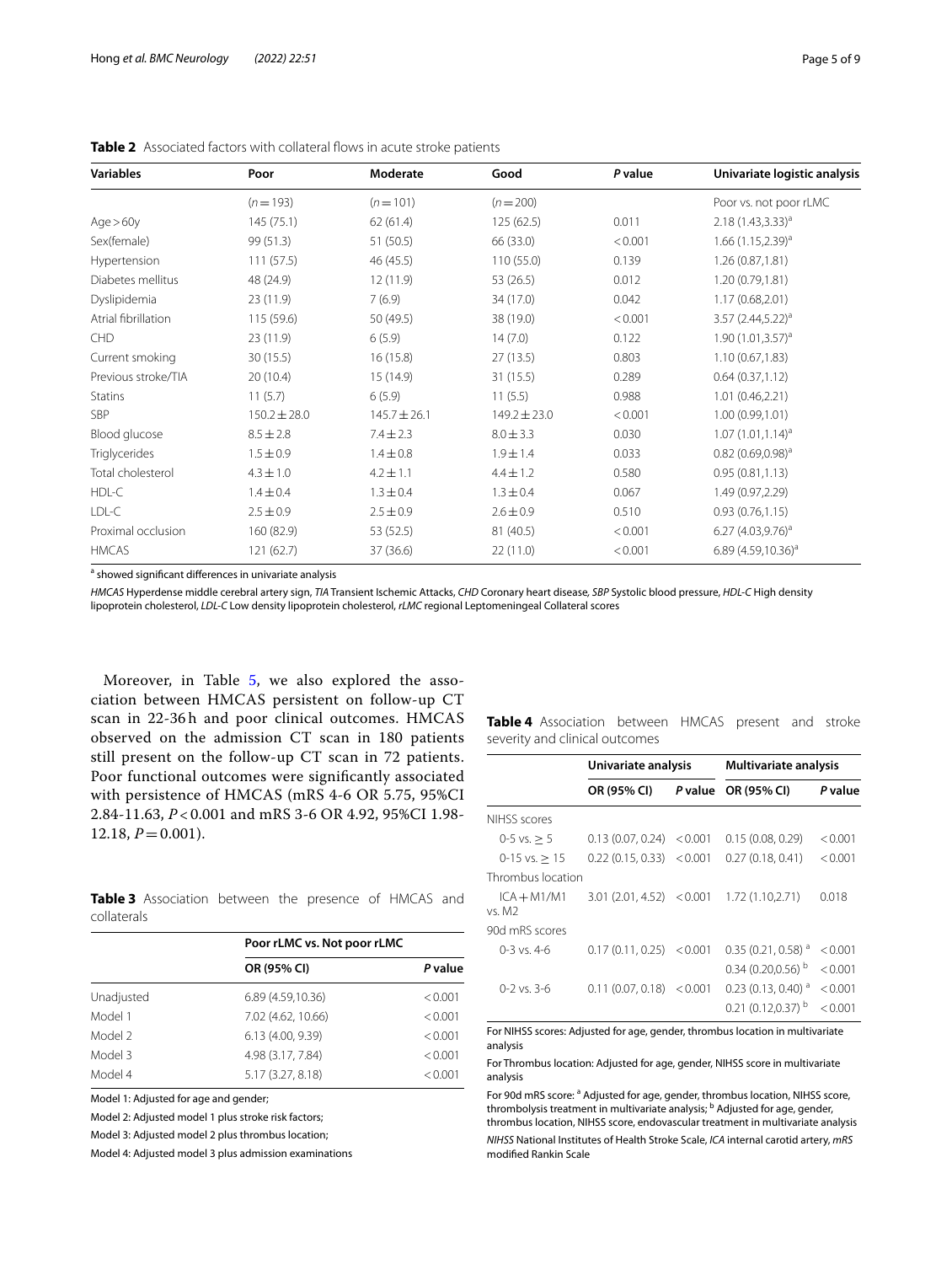<span id="page-5-0"></span>**Table 5** Association between persistence of HMCAS and poor outcome at 3months

| Variable                                       | OR (95%CI)        | P value |  |
|------------------------------------------------|-------------------|---------|--|
| <sup>a</sup> Persistence of HMCAS ( $n = 72$ ) |                   |         |  |
| mRS score 4-6 points                           | 5.75 (2.84-11.63) | < 0.001 |  |
| mRS score 3-6 points                           | 4.92 (1.98.12.18) | 0.001   |  |

<sup>a</sup> HMCAS was present on follow-up CT scan at 22-36h

Adjusted for age, gender, thrombus location and NIHSS score *mRS* modifed Rankin Scale

#### **Subgroup analyses**

To further investigate the association between the detection of HMCAS and poor collaterals in acute ischemic stroke, we conducted subgroup analyses. Figure [1](#page-5-1) shows the subgroup analyses after stratifying the patients by age, sex, thrombus location and stroke type. After adjustment for important confounding factors, our results showed that the detection of HMCAS was closely associated with poor leptomeningeal collateral fows in ischemic stroke patients, and this association was independent of sex, age, stroke type and thrombus location (all  $P$  values  $< 0.05$ ).

## **Discussion**

We performed this retrospective study in stroke patients to explore the association between the presence of HMCAS and poor collaterals before medical intervention. Our fndings showed that the presence of HMCAS was associated with poor leptomeningeal collaterals among acute ischemic stroke patients who had a stroke that was caused by major arterial occlusion.

The present study provided new evidence between HMCAS and leptomeningeal collaterals. HMCAS is an indicator of the presence of an arterial thrombus in acute ischemic stroke. Classifcation of thrombi as red

blood cell dominant was noted in every case in which HMCAS was identified  $[15]$  $[15]$ . The "red clots" with rich erythrocytes and higher hemoglobin concentrations can present with increased attention on the CT images [\[15](#page-7-13)]. As reported, the thrombus volume is signifcantly larger in patients with HMCAS than in those without HMCAS in the proximal occlusion [[12](#page-7-9)]. Larger, longer clots with a heavier clot burden will interfere with collateral flows in bypass vessels and can cause severe tissue injury [[12,](#page-7-9) [15](#page-7-13)]. A study found that the absence of HMCAS predicted better leptomeningeal collaterals in the univariate analysis. It also mentioned that better collateralization was independently associated with a lower clot burden [\[16](#page-7-14)]. In accordance with these previous fndings, we found that the presence of HMCAS can provide additional information by indicating the obstruction of collateralization when these patients are compared with patients without HMCAS. This may explain why HMCAS is a negative sign for the stroke severity and clinical outcomes. Nevertheless, additional studies in a larger population are necessary to corroborate our observations.

In this study, patients with HMCAS showed a tendency to have a proximal occlusion. According to the literature, a proximal MCA occlusion in the anterior circulation could result in worse collateral flow than a distal occlusion [\[5](#page-7-4), [16\]](#page-7-14). A proximal MCA occlusion can cause larger ischemic areas and less adequately perfused brain tissue surrounding it, hence leading to sufficient collaterals [\[17](#page-7-15)]. In addition, when CTA is performed, the time for contrast arrival via leptomeningeal collaterals might be longer for patients with a proximal occlusion, which could result in less collateralization in the CTA images. Similarly, patients with HMCAS showed a high proportion of premorbid AF [[18\]](#page-7-16). Patients with cardioembolic occlusions are thought to be associated with a paucity of previously developed collaterals leading to more severe

<span id="page-5-1"></span>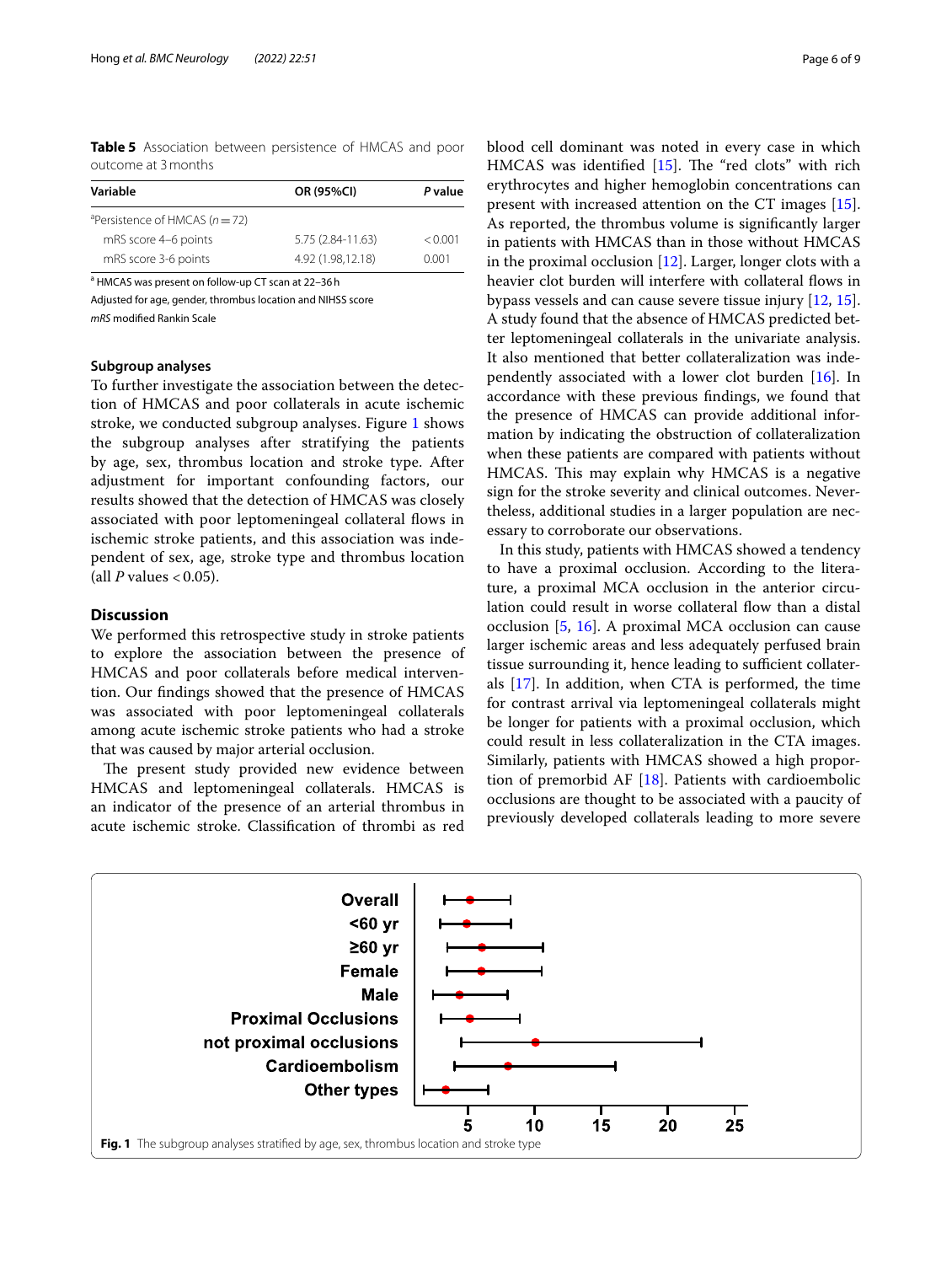hypoperfusion and larger infarction areas [[19,](#page-7-17) [20\]](#page-7-18). A neuroimaging study showed that patients with acute cardiogenic cerebral embolism had a larger volume of severe hypoperfusion at baseline, suggesting less leptomeningeal collateral flow  $[20]$  $[20]$ . Therefore, this evidence may explain the reason why patients with HMCAS usually have less collateral flow.

Leptomeningeal arterial collaterals can provide alternative blood flow that can support the brain viability during an acute ischemic stroke. A greater degree of baseline collaterals is associated with a smaller infarct size and improved recanalization after endovascular treatment [[21,](#page-7-19) [22\]](#page-7-20). In contrast, poor leptomeningeal collateral flow is related to severe conditions after a stroke occurs. An understanding of conditions associated with the development of cerebral collaterals is increasingly important in ischemic stroke treatment. Previous studies have found that genetic factors, prior hypertension, age, premorbid drug use, metabolic syndrome and circle of Willis completeness may afect the patency of leptomeningeal collaterals [[23–](#page-7-21)[27](#page-7-22)]. In the present study, the presence of HMCAS showed a signifcant association with fewer collateral flows, and this was independent of age, sex, stroke risk factors, initial physical examination and thrombus location (model 4). Moreover, Consistent with former studies, HMCAS can also indicate that there is a proximal occlusion, a higher stroke severity and worse clinical outcomes in the multivariable analysis [\[5](#page-7-4)[–11](#page-7-8), [28](#page-7-23)]. Patients with persistent HMCAS on the follow-up CT are supposed to have poor functional outcomes [\[29](#page-7-24)]. Our fndings have pointed out that HMCAS can act as an early warning sign for poor collateralization and a worse prognosis in ischemic stroke patients.

Our study also has several limitations. First, the present study is a nonrandomized observational single-center study that recruited acute ischemic stroke patients in a tertiary hospital in East Asia, and only a few patients underwent reperfusion therapies. However, our data are consistent with a growing body of evidence suggesting that the appearance of HMCAS can predict a poor clinical outcome and can support the hypothesis that the hyperdense artery sign in MCA can indicate less leptomeningeal collateral flow in patients with ischemic stroke. Nevertheless, studies that evaluate more ethnic groups, efect of reperfusion therapies and multicenter studies are needed in the future. Second, the thrombus size was not recorded, which may have caused diferent efects on the collaterals and clinical outcomes. However, as a result of the generally heavy clot burden in HMCAS, this would not essentially change our results. As such, more research on the detailed association between the hyperdense artery sign and leptomeningeal collaterals is needed in the future. Further preclinical studies on

the mechanisms of HMCAS appearance in arteriogenesis are also needed. Third, collaterals have been only evaluated by rLMC scores on the admission CTA scans. It should be noted that the predictive value for clinical outcomes varies among diferent score systems, and the temporal evolution of collateral fows plays an important role in the determining the outcomes after stroke onset [[30,](#page-7-25) [31](#page-7-26)]. Since the rLMC score has been verifed as a strong imaging parameter on admission CTA for predicting clinical outcomes in stroke patients, our results would not be essentially changed [[32\]](#page-8-0). Future studies may evaluate collaterals in various ways for accuracy and focus on the temporal evolution of intracranial collaterals on the follow-up CTA. Fourth, the ASPECTS of the patients and the topography of the collateral status were not recorded. The effect of large early ischemic damage determined by ASPECTS can be overcome by good collaterals and collateral status of specifc region may serve as a more reliable biomarker for prognosis as reported [[33,](#page-8-1) [34\]](#page-8-2). Nevertheless, the rLMC score we used is based on the major anatomic regions of the anterior circulation that is comparable to the ASPECTS system, so the fndings still possess a certain reference value [\[35](#page-8-3)]. Future studies should pay more attention on the early ASPECTS and topological collateral scores when evaluating the collateral flows and clinical outcomes.

# **Conclusion**

Our study demonstrated the direct relationship between the appearance of the hyperdense artery sign and collateral flows. The present study showed that HMCAS is associated with poor leptomeningeal collaterals, the stroke severity and poor neurological outcomes during acute stroke. Therefore, HMCAS can act as an early warning sign for healthcare professionals to be alert for poor collateral flows and poor neurological outcomes in ischemic stroke patients with a middle cerebral artery occlusion.

#### **Abbreviations**

HMCAS: Hyperdense Middle Cerebral Artery Sign; MCA: Middle cerebral artery; WHO: World Health Organization; mRS: Modifed Rankin Scale; NIHSS: National Institutes of Health Stroke Scale; NCCT: Non-contrast computed tomographic; CTA: CT angiography; rLMC: Regional leptomeningeal collateral scores; AF: Atrial fbrillation; CHD: Coronary heart disease; OR: Odds ratio; CI: Confdence interval.

#### **Acknowledgements**

We thank the staff of the Department of Neurology and the Department of Radiology, West China hospital of Sichuan University, for providing clinical assistance.

#### **Authors' contributions**

Dr. Ye Hong and Dr. Jinghuan Fang drafted the manuscript and performed the statistical analysis. Mengmeng Ma, Wei Su, Muke Zhou and Li Tang were responsible for the acquisition, analysis, and interpretation of data. Muke Zhou and HuairongTang also critically revised the manuscript for important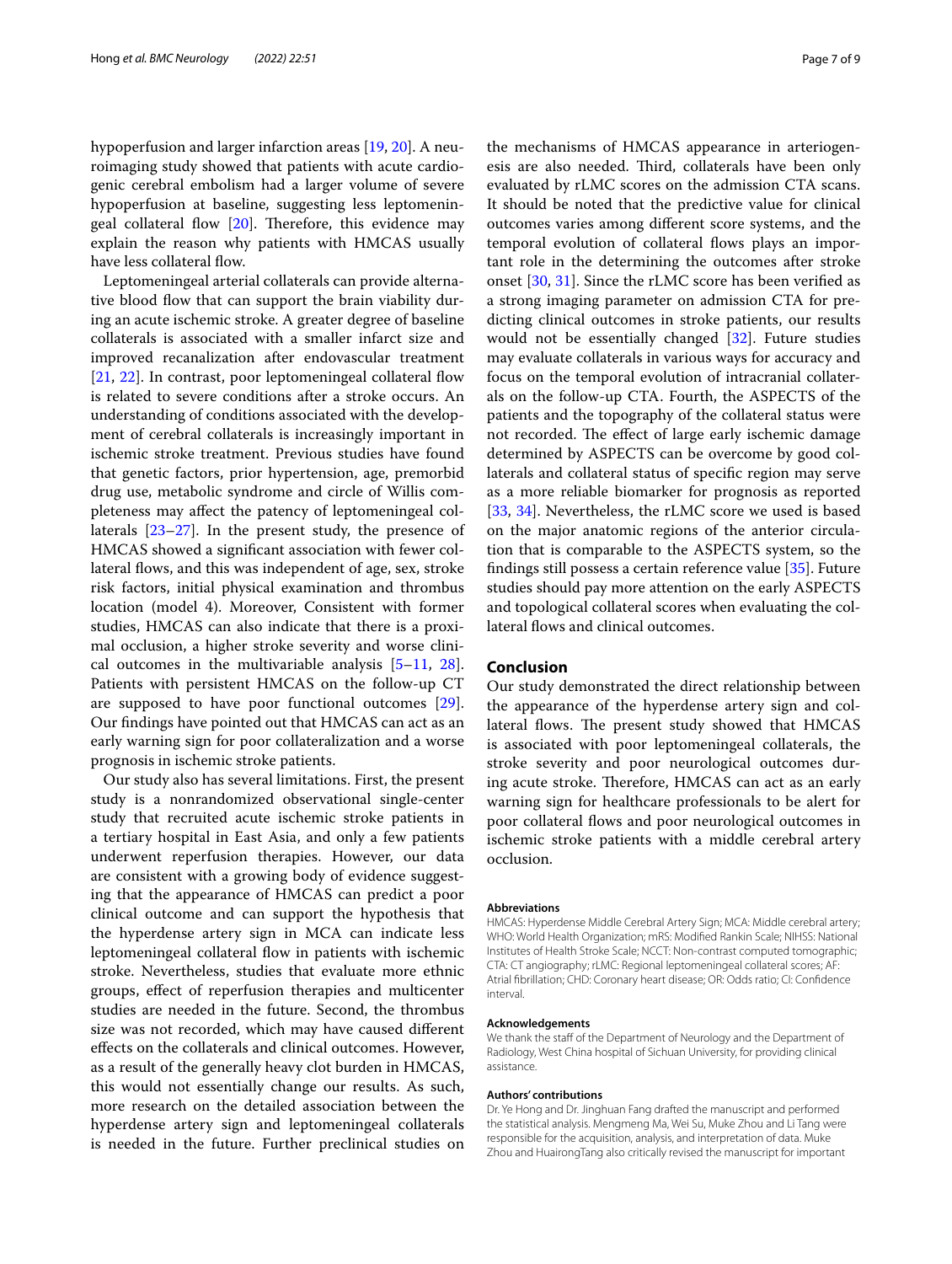intellectual content. Dr. Li He conceived of and designed the study. The authors read and approved the fnal manuscript.

#### **Funding**

Supported by the National Key R&D Program of China (2017YFC0907504 and 2018YFC1311400 and 2018YFC1311401), the National Natural Science Foundation of China (No. 81772435), and Fundamental Research Funds for the Central Universities (No. 2020SCU12032 and No.2021SCU12012, the postdoctoral foundation of Sichuan University). The funding sources had no involvement during the conduction of the research.

## **Availability of data and materials**

The data that support the fndings of this study are available from the corresponding author upon reasonable request.

#### **Declarations**

#### **Ethics approval and consent to participate**

All human-participant procedures in the above studies were performed in accordance with the ethical standards of the institutional and/or national research committee, as well as with the 1964 Declaration of Helsinki and its later amendments or comparable ethical standards. The study was approved by the Ethics Committee of West China Hospital.

#### **Consent for publication**

Not applicable.

#### **Competing interests**

The authors have no potential conficts of interest to declare.

#### **Author details**

<sup>1</sup> Department of Neurology, West China Hospital of Sichuan University, Wainan Guoxue Xiang #37, Chengdu 610041, Sichuan, China. <sup>2</sup>Institute of Brain Science and Brain-Inspired Technology of West China Hospital, Sichuan University, Chengdu, China. <sup>3</sup> Department of Health Management Center, West China Hospital of Sichuan University, Wainan Guoxue Xiang #37, Chengdu 610041, Sichuan, China.

#### Received: 7 November 2021 Accepted: 19 January 2022 Published online: 11 February 2022

#### **References**

- <span id="page-7-0"></span>GBD 2015 Mortality and Causes of Death Collaborators. Global, regional, and national life expectancy, all-cause mortality, and cause-specifc mortality for 249 causes of death, 1980-2015: a systematic analysis for the Global Burden of Disease Study 2015. Lancet. 2016;388:1459-544. [https://](https://doi.org/10.1016/S0140-6736(16)31012-1) [doi.org/10.1016/S0140-6736\(16\)31012-1.](https://doi.org/10.1016/S0140-6736(16)31012-1)
- <span id="page-7-1"></span>2. Liebeskind DS. Collateral circulation. Stroke. 2003;34:2279–84.
- <span id="page-7-2"></span>3. Shuaib A, Butcher K, Mohammad AA, et al. Collateral blood vessels in acute ischaemic stroke: a potential therapeutic target. Lancet Neurol. 2011;10(10):909–21.
- <span id="page-7-3"></span>4. Menon BK, Smith EE, Modi J, et al. Regional leptomeningeal score on CT angiography predicts clinical and imaging outcomes in patients with acute anterior circulation occlusions. AJNR Am J Neuroradiol. 2011;32(9):1640–5.
- <span id="page-7-4"></span>5. Lima FO, Furie KL, Silva GS, et al. The pattern of leptomeningeal collaterals on CT angiography is a strong predictor of long-term functional outcome in stroke patients with large vessel intracranial occlusion. Stroke. 2010;41:2316–22.
- <span id="page-7-5"></span>6. Wardlaw JM, Mielke O. Early signs of brain infarction at CT: observer reliability and outcome after thrombolytic treatment–systematic review. Radiology. 2005;235(2):444–53.
- <span id="page-7-6"></span>7. Kharitonova T, Ahmed N, Thoren M, et al. Hyperdense middle cerebral artery sign on admission CT scan prognostic signifcance for ischaemic stroke patients treated with intravenous thrombolysis in the safe implementation of thrombolysis in stroke international stroke thrombolysis register. Cerebrovasc Dis. 2009;27(1):51–9.
- <span id="page-7-7"></span>8. von Kummer R, Meyding-Lamade U, Forsting M, et al. Sensitivity and prognostic value of early CT in occlusion of the middle cerebral artery trunk. Am J Neuroradiol. 1994;15(1):9–15.
- 9. Bastianello S, Pierallini A, Colonnese C, et al. Hyperdense middle cerebral artery CT sign: comparison with angiography in the acute phase of ischemic supratentorial infarction. Neurology. 1991;33:207–11.
- <span id="page-7-12"></span>10. Leys D, Pruvo JP, Godefroy O, et al. Prevalence and signifcance of hyperdense middle cerebral artery in acute stroke. Stroke. 1992;23:317–24.
- <span id="page-7-8"></span>11. Schuierer G, Huk W. The unilateral hyperdense middle cerebral artery: an early CT-sign of embolism or thrombosis. Neuroradiology. 1988;30:120–2.
- <span id="page-7-9"></span>12. Kim EY, Yoo E, Choi HY, et al. Thrombus volume comparison between patients with and without hyperattenuated artery sign on CT. Am J Neuroradiol. 2008;29:359–62.
- <span id="page-7-10"></span>13. Qazi EM, Sohn SI, Mishra S, et al. Thrombus characteristics are related to collaterals and Angioarchitecture in acute stroke. Can J Neurol Sci. 2015;42(6):381–8.
- <span id="page-7-11"></span>14. Stroke--1989. Recommendations on stroke prevention, diagnosis, and therapy. Report of the WHO Task Force on Stroke and other Cerebrovascular Disorders. Stroke. 1989;20:1407–31. [https://doi.org/10.1161/01.str.](https://doi.org/10.1161/01.str.20.10.1407) [20.10.1407.](https://doi.org/10.1161/01.str.20.10.1407)
- <span id="page-7-13"></span>15. Liebeskind DS, Sanossian N, Yong WH, et al. CT and MRI early vessel signs refect clot composition in acute stroke. Stroke. 2011;42:1237–43.
- <span id="page-7-14"></span>16. Nannoni S, Sirimarco G, Cereda CW, et al. Determining factors of better leptomeningeal collaterals: a study of 857 consecutive acute ischemic stroke patients. J Neurol. 2019;266(3):582–8.
- <span id="page-7-15"></span>17. van Seeters T, Biessels GJ, Kappelle LJ, et al. Determinants of leptomeningeal collateral fow in stroke patients with a middle cerebral artery occlusion. Neuroradiology. 2016;58(10):969–77.
- <span id="page-7-16"></span>18. Rebello LC, Bouslama M, Haussen DC, et al. Stroke etiology and collaterals: atheroembolic strokes have greater collateral recruitment than cardioembolic strokes. Eur J Neurol. 2017;24(6):762–7.
- <span id="page-7-17"></span>19. Tu HT, Campbell BC, Christensen S, et al. Pathophysiological determinants of worse stroke outcome in atrial fbrillation. Cerebrovasc Dis. 2010;30:389–95.
- <span id="page-7-18"></span>20. Bang OY, Saver JL, Alger JR, et al. Determinants of the distribution and severity of hypoperfusion in patients with ischemic stroke. Neurology. 2008;71:1804–11.
- <span id="page-7-19"></span>21. Vagal A, Menon BK, Foster LD, et al. Association between CT angiogram collaterals and CT perfusion in the interventional management of stroke III trial. Stroke. 2016;47(2):535–8.
- <span id="page-7-20"></span>22. Bang OY, Saver JL, Kim SJ, et al. Collateral flow predicts response to endovascular therapy for acute ischemic stroke. Stroke. 2011;42(3):693–9.
- <span id="page-7-21"></span>23. Wang J, Peng X, Lassance-Soares RM, et al. Aging-induced collateral dysfunction: impaired responsiveness of collaterals and susceptibility to apoptosis via dysfunctional eNOS signaling. J CardiovascTransl Res. 2011;4(6):779–89.
- 24. Menon BK, Smith EE, Coutts SB, et al. Leptomeningeal collaterals are associated with modifable metabolic risk factors. Ann Neurol. 2013;74:241–8.
- 25. Malik N, Hou Q, Vagal A, et al. Demographic and clinical predictors of leptomeningeal collaterals in stroke patients. J Stroke Cerebrovasc Dis. 2014;23:2018–22.
- 26. Audebert HJ, Schenk B, Schenkel J, et al. Impact of prestroke oral anticoagulation on severity and outcome of ischemic and hemorrhagic stroke in patients with atrial fbrillation. Cerebrovasc Dis. 2010;29:476–83.
- <span id="page-7-22"></span>27. van Raamt AF, Mali WP, van Laar PJ, et al. The fetal variant of the circle of Willis and its infuence on the cerebral collateral circulation. Cerebrovasc Dis. 2006;22:217–24.
- <span id="page-7-23"></span>28. Derex L, Hermier M, Adeleine P, et al. Clinical and imaging predictors of intracerebral haemorrhage in stroke patients treated with intravenous tissue plasminogen activator. J Neurol Neurosurg Psychiatry. 2005;76(1):70–5.
- <span id="page-7-24"></span>29. Paliwal P, Ahmad A, Shen L, et al. Persistence of hyperdense middle cerebral artery sign on follow-up CT scan after intravenous thrombolysis is associated with poor outcome. Cerebrovasc Dis. 2012;33(5):446–52.
- <span id="page-7-25"></span>30. Yeo LLL, Paliwa P, Teoh HL, et al. Assessment of intracranial collaterals on CT angiography in anterior circulation acute ischemic stroke. Am J Neuroradiol. 2015;36(2):289–94.
- <span id="page-7-26"></span>31. Yeo LLL, Paliwal P, Low AF, et al. How temporal evolution of intracranial collaterals in acute stroke afects clinical outcomes. Neurology. 2016;86(5):434–41.